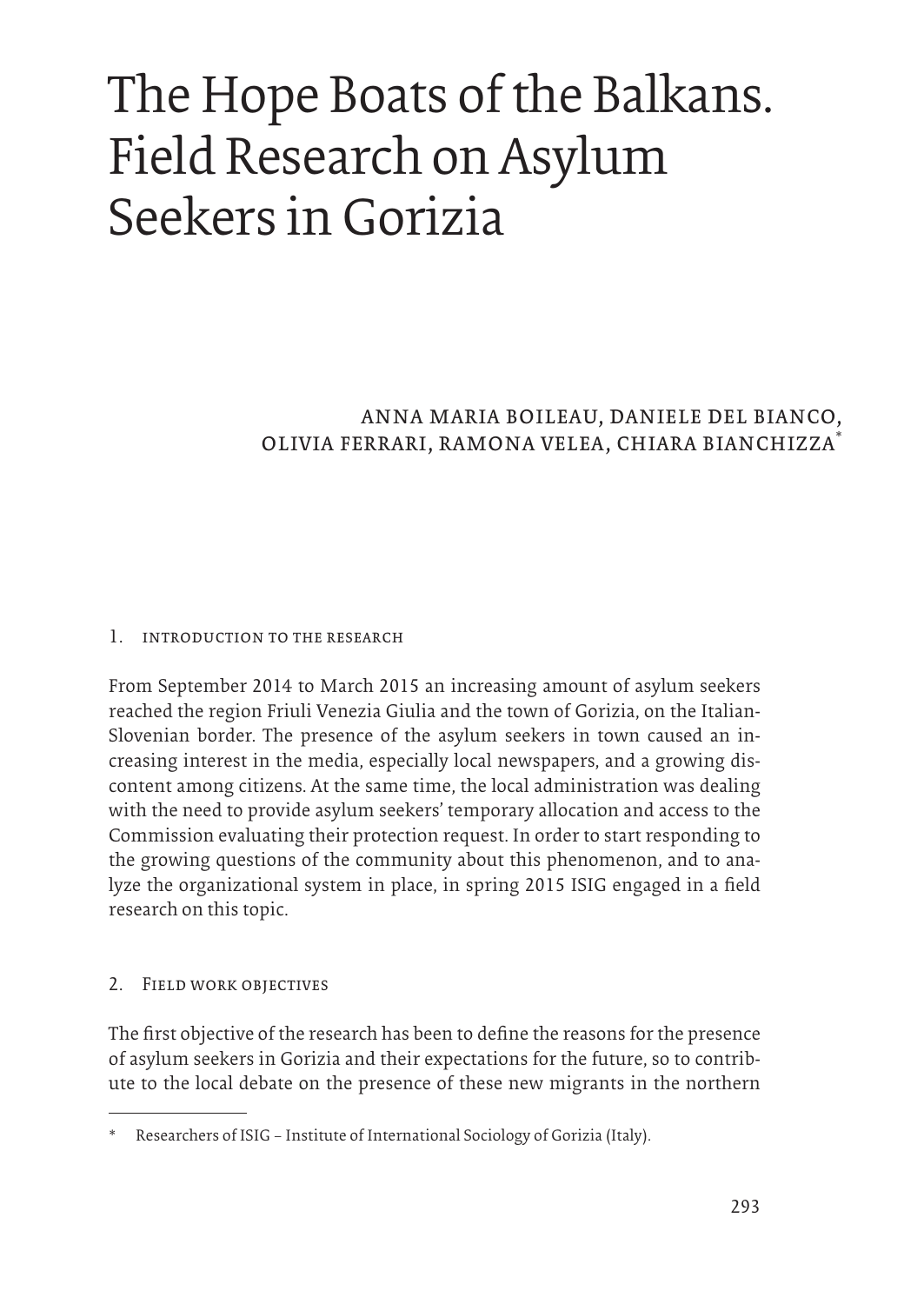Italian town. A secondary goal was also to start a pilot research on management models to be extended in the future on a broader territory.

This goal is connected to the consideration that the situation in Gorizia, if approached on the basis of objective data, could be analyzed so to devise a model for the evaluation of the assets a community can activate in response to external stresses.

#### 3. Methodology

The pilot survey focused on the migration routes reaching Gorizia from Afghanistan and Pakistan and on the personal stories of 30 immigrants.

In the period between May 5 and May 7, 2015, thirty semi-structured interviews were conducted with asylum seekers in Gorizia, at the CARITAS refectory and at the "Nazareno" premises (see further), being authorized by the institutions responsible for the hospitality.

The interview outline was structured as follows:

- Identification of the interviewee's profile;
- Tracing of the journey faced by the asylum seeker from the country of origin;
- Identification of the main reasons that brought the interviewee to Gorizia;
- Respondents' legal status and related legal issues;
- Exploration of the interviewee's perception on the reception system;
- Interviewee's expectations for the future;

Each interview was conducted in English by ISIG researchers and lasted 15 minutes on average. The interview development did undergo differences in duration and content detail, due to language barriers (in many cases it was necessary to have a support in translation, often from other asylum seekers speaking English) and/or the complexity of the respondents' personal stories.

### 4. Interviewees profile

Respondents were Pakistani (18) or Afghan (12) nationals. All the interviewees were males, aged (allegedly) between 18 and 38 years. Several respondents did not know their exact year of birth thus it was impossible to trace their exact age.

The interviewees' profile seems to mirror the finding of other studies. The most represented age group for Afghan migrations is between 12 and 30 years, and the migrants are mostly male travelling alone (as confirmed by the work done by Dimitriadi, 2013). Also, a study on migration of Afghans moving from the mountains to the cities in Iran (Monsutti, 2007) highlights that, in Afghanistan, men often move to fight or to work, staying away from the family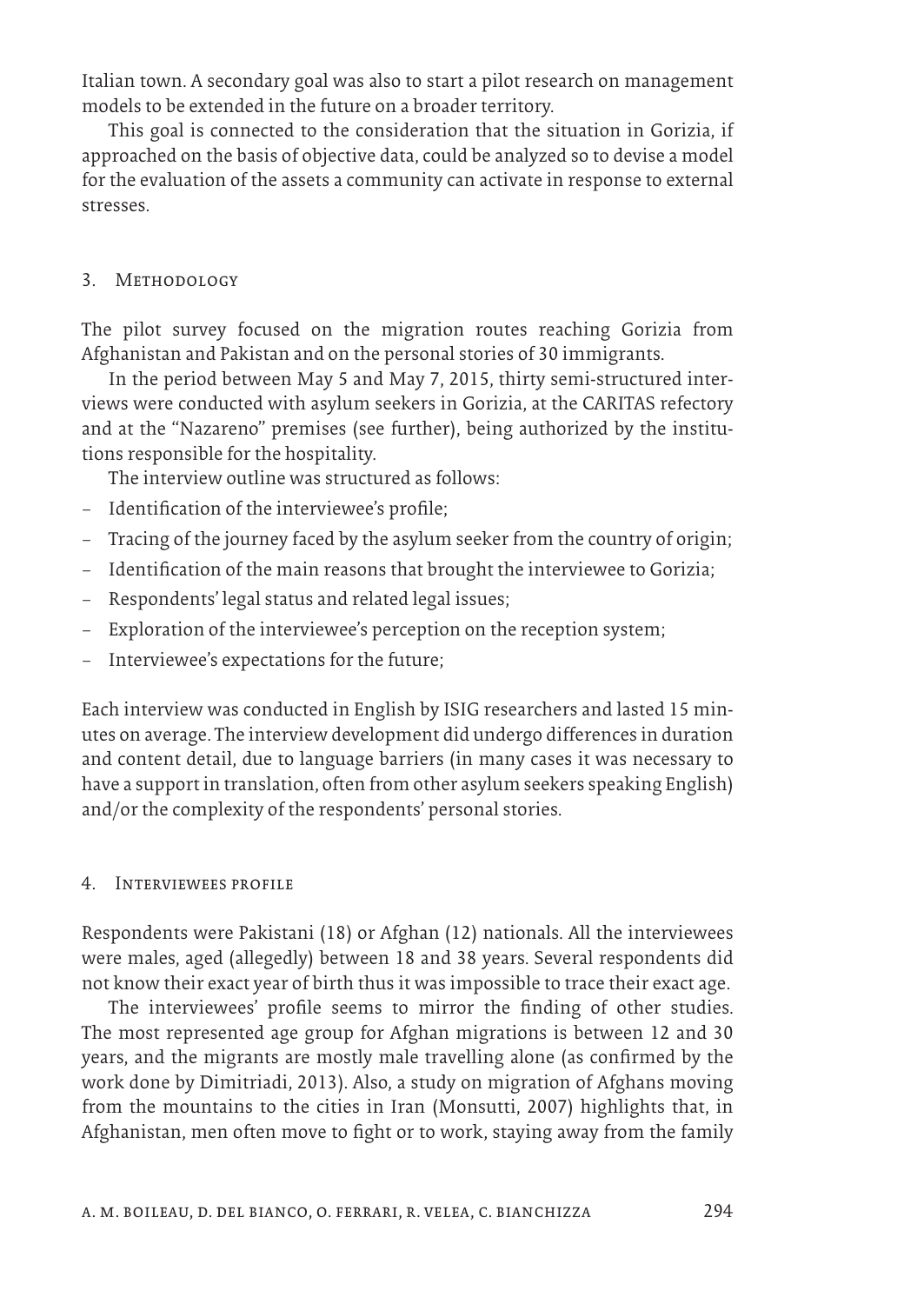sometimes for years, while women living in rural areas tend to move less and almost never alone. In both countries, women move less often from rural areas, and only if widowed or ostracized by the community. In 2008 a study commissioned by UNHCR highlighted that, also with regard to migratory movements between Afghanistan and Pakistan, most migrants were male (75.3% of the sample). Many of them moved regularly between the two countries in search of a job (Kuschminder and Dora 2009).

The majority of Pakistani national respondents came from the region of the FATA – Federally Administrated Tribal Areas, a semi-autonomous region in northeastern Pakistan, politically and administratively unstable, due to the presence of Taliban who, after the battle of Tora Bora in December 2001, took refuge there (Javai 2011). As for the Afghan respondents, their provenance was more heterogeneous, although most came from provinces located in the northeastern region of Afghanistan (with the exception of the Kandahar province, which lies to the south, along the border with Pakistan).

The Pakistani respondents were find to have a higher level of schooling than those of Afghan nationality. In fact, while among Pakistani respondents many had a university degree (e.g. in biology, medicine, computer science, economics), almost everyone had finished a secondary school (i.e. "intermediate level") and only a few had stopped their studies after middle school, most Afghan respondents declared not to have any qualifications, others to have studied up to secondary school, a few to have finished high school and only one to have a university degree.

The differences that emerged between Pakistani and Afghan for what concerns the level of studies was mirrored also by the typology of employment they were engaged in before leaving their country. Among Pakistani respondents, almost everyone had had a specific job (e.g. shopkeepers, taxi drivers, etc.) and many had an occupation that required a secondary school diploma or a university degree (employees in international organizations such as UNHCR or WHO, professors, etc.). Many Afghan interviewees, instead, stated not to have been employed prior to the migration or to have had a job that did not require a high school diploma (painter, mechanic, managing the family shop, etc.); only one respondent reported being a National Army officer and one of being employed in a building agency as administrative supervisor.

Almost all of the respondents started their journey towards Europe on their own (only two traveled with a relative – a cousin or brother), leaving at home parents, brothers, sisters and sometimes even wife and children.

The main reasons of migration, common to both Afghan and Pakistani respondents, were related to:

- The need to protect themselves from the (local) government;
- the need to protect themselves from the Taliban, especially in the face of death threats caused by a refusal to enroll (as a young man who walked almost all the route on foot from Afghanistan reported: "My father was forced to fight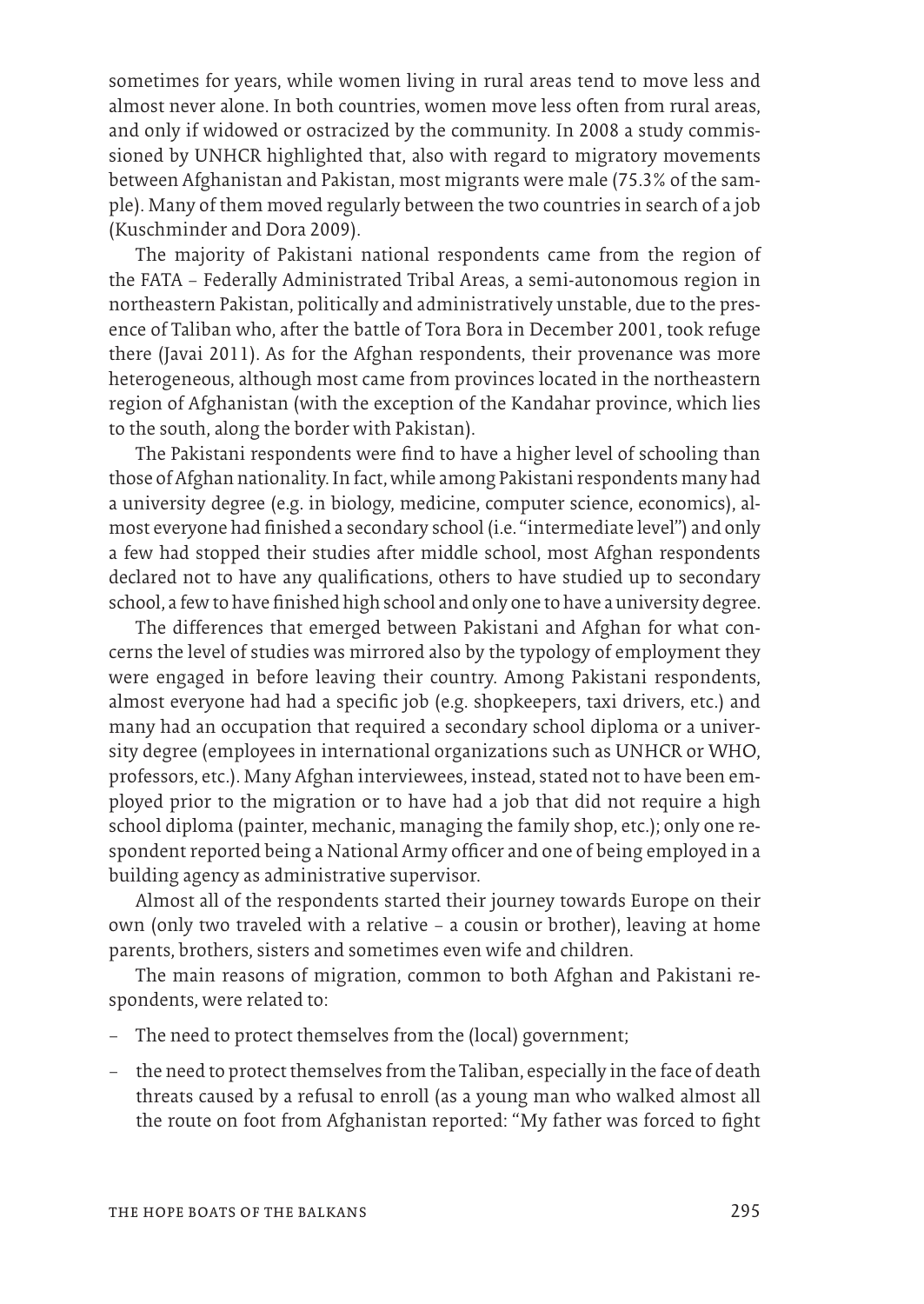for the Taliban: then he was killed. The Taliban came to my house, and told my mother to send another man to fight or they would have killed us all. I was the older man in the family after my father. My mother cried. Then in the night she told me to run away and go far");

- religious persecution (i.e. towards "Shiite" or "ahmadyya" minorities);
- war and corruption in the country.

#### 5. The journey

For the majority of respondents, both Afghans and Pakistani, travel arrangements were entrusted to what they called an "agents", passeurs that were well known for organizing the journey to Europe.

The facilitation of the trip was paid on average between 8,000 and 13,000 US dollars, a sum that respondents reported was collected with the aggregated effort of the all extended family, often over long periods of time. In most cases the sum was paid to the agents by the families in tranches, either before the journey or when each agreed step along the route towards Europe was reached.

In some cases, the agent remained the same throughout the journey; in other cases, along the route, new agents were entrusted to bring the migrants forward.

The stages of this journey and the amount of agents involved were closely related to the payment amount and method. As reported by one of the respondents: «At each stopping point, the local contacts communicated the arrival [of the migrants] to the agent who had organized the whole thing, which in turn communicated with the family, who then paid for the next part of the journey».

Other respondents undertook the journey on their own, without relying on an agent. The majority of respondents spent 3 to 6 months, to arrive from the country of origin to Italy, even if the identified time span expands from 1 month to 2 years and it is not necessarily influenced by the country of origin. Longer duration journeys are often due to stays in other countries en route. As reported by the young man from Afghanistan who was sent away from home by the mother, to prevent him to be abducted by the Taliban:

«I escaped to Iran on foot. I had no money and when I got there I had to find a job. A good man took me as his apprentice in a barber shop. I worked with him for a year, then I had enough money to move on and I went to Turkey. When I reached Turkey I had finished my money. I stopped there another year and worked in a barber shop. Then I started the journey to Europe».

The longer stops in countries along the route were not always voluntary as in the example reported. When reaching Bulgaria or Hungary migrants report to have been stopped by the police and kept in custody, in refugee camps or prison camps. Some of the interviewees reported: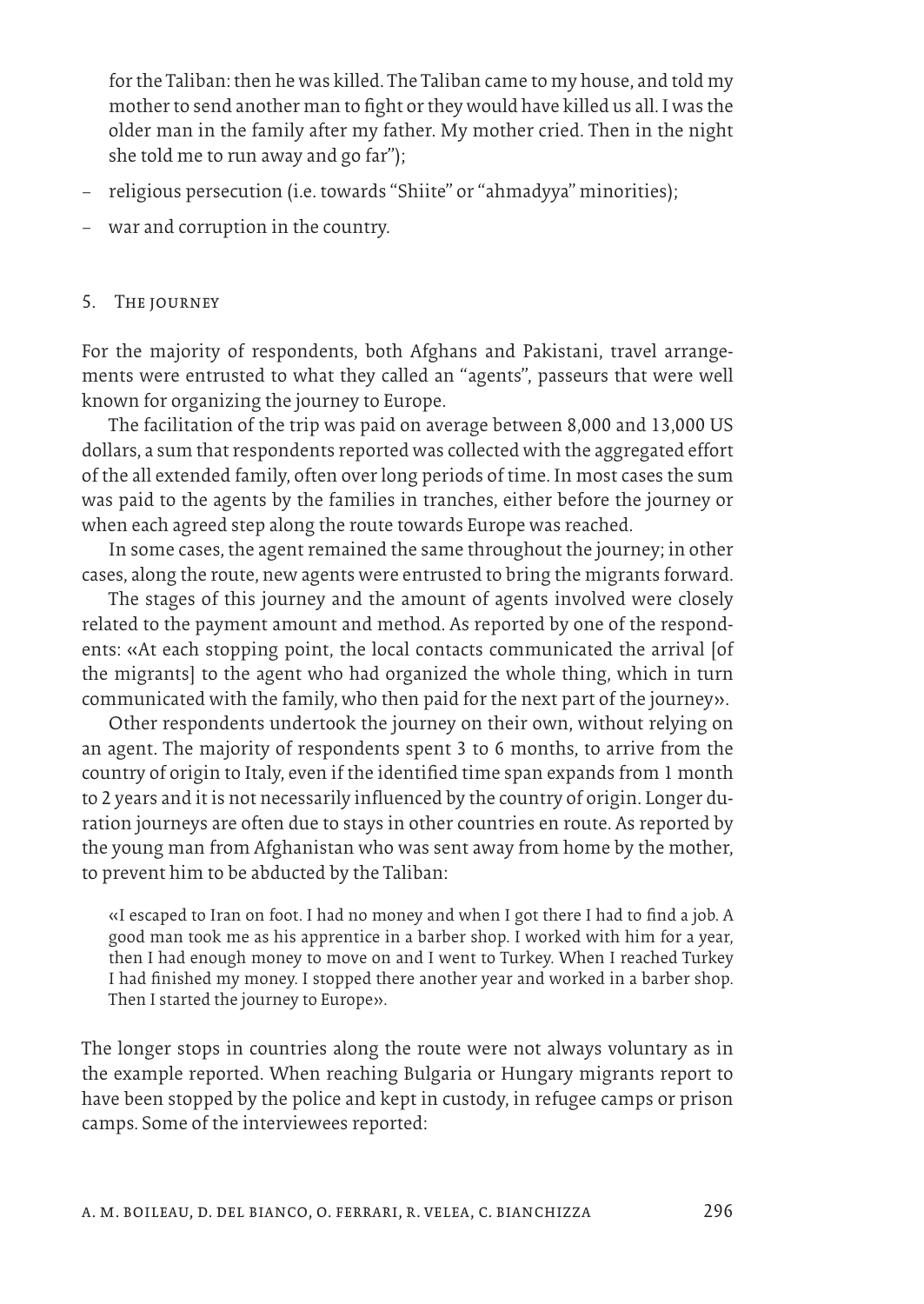«We were kept in custody by the police for one month in a refugee camp» «We arrived in Bulgaria and the police did not ask anything. They just took us to a place that looked like a cave. We had no food nor water for two days. It was weekend and there was no one that could help us there»

«I managed to run away and reached Switzerland, where they arrested me for one month».

In other cases the permanence in other countries before reaching Italy was deliberate. Those stays, often registered in Germany and the UK, were then interrupted by a formal denial of the asylum request, the re-adressing to the country of fist entry in Europe and/or the deportation back to the home country. One respondent had even been living for many years as child with his parents in the UK as a refugee. When he turned 18 his protection as member of the family expired, and he was sent back to Pakistan to start the journey again and have his request for protection re-evaluated in Europe.

The life stories collected through the 30 interviews enabled the identification of two macro-routes from the country of origin to the city of Gorizia:

#### *5.1. EU external route – from the country of origin to Italy (Gorizia)*

Within the EU external macro- route, there are two main routes to Italy: the so called 'Balkan route' and the sea route (on boat from Greece).

The starting point of all routes was Iran, while the second common stop to all was Turkey, identified by all as an important hub for the different pathways to Europe. Iran and Turkey were reached on foot, or by bus.

#### a) *The main Balkan route -via Turkey*

After Turkey, asylum seekers reached Bulgaria (where a first detection of fingerprints was made and then they were arrested and put in refugee camps, with forced residence). Interviewees that were stopped in Bulgaria declared that, despite having been registered and their fingerprints taken, they were not allowed by the police to make a request for asylum.

The detention camps in Bulgaria were also a place where new contacts were made with other migrants or agents. Interviewees report to have escaped Bulgarian camps due to police's initiative («The policeman opened the cell and told us to go away and move to richer countries in Europe») or with the support of agents known by other migrants («I met a man who had contacts in Bulgaria. He made some phone calls and we were set free»). After fleeing Bulgaria most interviewees passed through Serbia (reached on foot or hidden inside trucks, after paying a 'transport' fee to the drivers) and reached Hungary, where they were again stopped and arrested by the police.

Some respondents arrived in Gorizia directly from Hungary: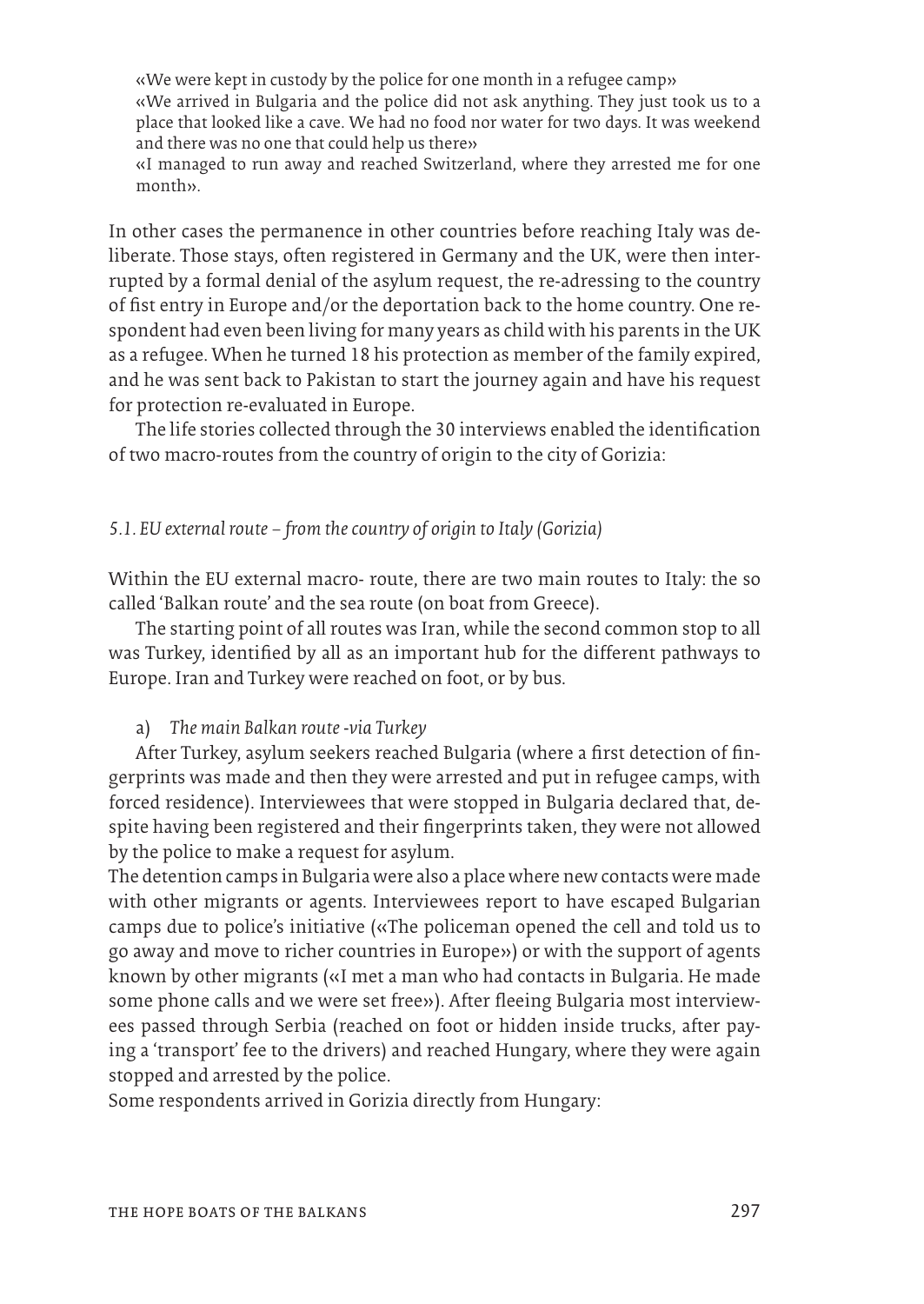«From the camp Bicske in Hungary I found a contact that drove me and other 4 in a car – we paid 500.00 euro per person. He told us that he would take us to Milan. He left us in front of the Gorizia station and told us that we were in Milan. Only after asking people in the streets, I realized that we were in another city. But to us it was enough that it was Italy».

Other respondents left Hungary to move to Austria or Slovenia. From there, the majority of entrances in Italy took place by train, with regular tickets or illegally, hidden in trucks.

### a.1) *The secondary Balkan route – via Greece and FYROM*

A secondary route was identified from the reports of few respondents, that from Turkey reached Greece, and then crossed FYROM. From there, they also reconnected with the main Balkan route: Serbia-Hungary-Austria-Italy, or Serbia-Croatia-Slovenia-Italy.

## b) *The sea route (Greece)*

After the stop in Turkey, some respondents undertook the journey to Italy by sea from Greece. In most cases, migrants travelled hidden in containers and/ or trucks on ferries linking Greece to the Italian Adriatic coast. Some arrived in southern Italy, others in Trieste.

## *5.2. EU internal route – from another EU country to Italy (Gorizia)*

A second macro-route, inside the EU, was covered by asylum seekers who were denied international protection in Germany and the United Kingdom and were sent back to their country of entry (Bulgaria), with a view to being deported to their home country. These represent the so-called "Dublin positive" cases.

These respondents turned towards Italy as a "last hope" for the approval of the asylum application. Respondents declared that Italy's image as a good country to have the asylum request approved was widespread among the other asylum seekers met on the route and that «people who already have made it to Europe write on Facebook that Italy is the best country for asking for protection».

## 6. The reasons for the presence in Gorizia

Most respondents claimed not to have Italy as their established goal, but to want to get to Europe, «in any place in Europe». As seen in the previous paragraph, however, Italy become to be considered along the route as an ideal country, «both from the point of view of the reception and from the point of view of the rapid bureaucratic procedure to receive refugee status". As a respondent reported: "everyone [who has already done the route] knows that [in Italy] there are more chances of having a positive outcome of the [asylum] request».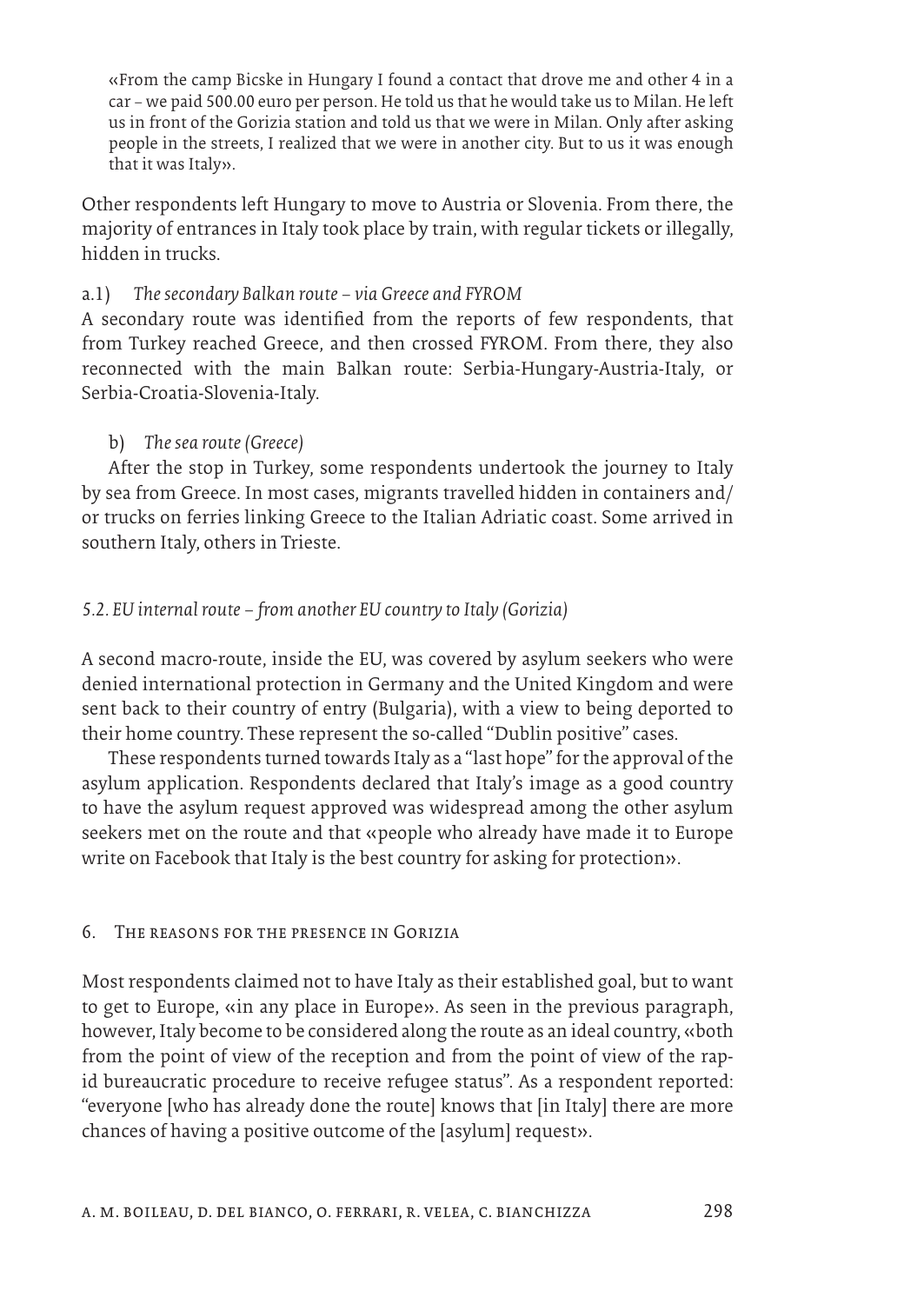In this sense, the choice for Italy as the destination country was made by some even before starting the journey, thanks to information gathered from acquaintances that had already reached Europe; for example, a respondent said that another asylum seeker already in Italy «had posted a video on Facebook saying that Italy is ideal for getting approval».

The choice of respondents was thus not much to come to Gorizia specifically (almost all of them in fact knew "nothing" about Gorizia before they got there). Only one interviewee said that he went intentionally to Gorizia «to be closer to his brother [who lives in Austria]».

Arrivals in Gorizia were mostly related to the city's proximity to the border with Slovenia and Austria and to the fact of being passing and «stopped by the police». Some respondents stated that they arrived in Gorizia because 'agents' dropped them off immediately after the border or on the highway near Villesse, in an isolated spot where «there are not so many police checks».

Other respondents declared to be in Gorizia due to information received by personal contacts or acquired indirectly (internet, Facebook, etc.).

For asylum seekers who arrived in northern Italy, the re-direction to Gorizia was suggested by other immigrants, or volunteers of reception centers in bigger cities, such as Milan or Trieste, due to the overflow of temporary shelters in those cities.

Another factor determining the advice to move to smaller centers might be related to the bureaucratic timing for the submission of the asylum request, longer for larger cities. Some respondents in fact declared to have reached Gorizia after the advice of policemen in bigger Italian cities, where the waiting list for the access to the shelter facilities and to the Commission evaluating asylum requests was longer.

The arrivals of asylum seekers in Gorizia then seemed to follow three different paths:

- Directly, from the border with Slovenia or Austria;
- From other Italian cities such as Milan, Trieste and Udine, where it was often difficult to find acceptance and to apply for asylum;
- From southern Italy, to the north first and then to Gorizia.

Research findings show that the orientation of migrant fluxes toward the Friuli Venezia Giulia Region first and then to Gorizia seems to respond to a 'law of supply and demand' dynamic, since already saturated systems act for their self preservation and re-direct asylum seekers towards less exploited centers.

As one respondent reported: «I arrived in Trieste and there I asked a black man where I could find food and shelter. He said there was no more space there, bought me a train ticket and sent me to Gorizia».

Once in Gorizia, the main expectations of asylum seekers interviewed were connected to the possibility of finding protection, shelter and hospitality in a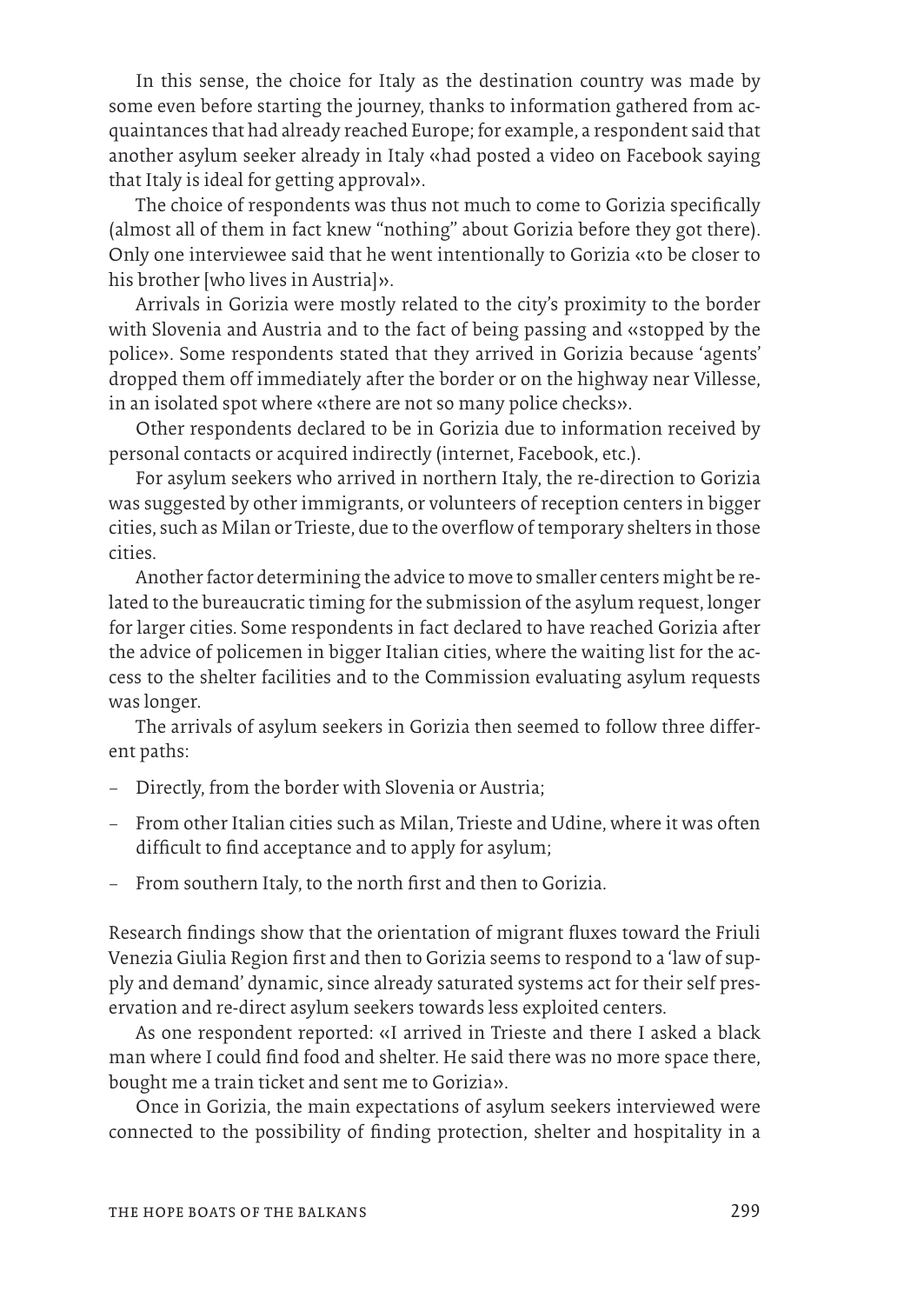structure "more quickly than in larger structures". The added value of Gorizia was also perceived in it being a "safe" and "quiet place", after the turmoil in their own country and the harshness of the route.

#### 7. The reception system in Gorizia

At the time of the survey, the shelter system for asylum seekers in the Province of Gorizia was based on formal agreements between the Prefecture of Gorizia and the following:

| <b>STRUCTURE</b>                        | <b>MAXIMUM</b><br><b>CAPACITY</b> | <b>ATTENDANCE</b><br>MAY 11, 2015 |
|-----------------------------------------|-----------------------------------|-----------------------------------|
| Nazareno (run by il Mosaico Consortium) | 150                               | 150                               |
| Internazionale Hotel                    | 40                                | 37                                |
| Dormitory Faidutti (run by Caritas)     |                                   | 29                                |
| San Canzian d'Isonzo Municipality       |                                   | 15                                |
| CARA Gradisca                           |                                   | 236                               |
| TOTAI                                   |                                   | 468                               |

Figure 1 – The reception system in the province of gorizia

Source: Gorizia Municipality–Welfare Department (2015)

The interviewed sample was divided, almost equally, among the asylum seekers housed at the "Nazareno" premises and those staying at the dormitory "Faidutti".

As a general trend, the two sheltering facilities seemed to accommodate two different types of applicants:

- 1) Those who had just arrived, or had been in Gorizia from a few days up to a period of 2 months, were hosted at the Dormitory "Faidutti"
- 2) Those who had been in Gorizia for a period between 2 month and 1 year were hosted at "Nazareno" premises.

The aid and the material benefits/services that respondents said to have received in the reception centers were a bed, clothes and meals at Caritas refectory. Some also received some pocket money for daily necessities (37.5 € every 15 days). In addition, some respondents highlighted the role of the Red Cross for what concerned primary medical care. All interviewees, except those who had just arrived in town, were attending Italian language courses.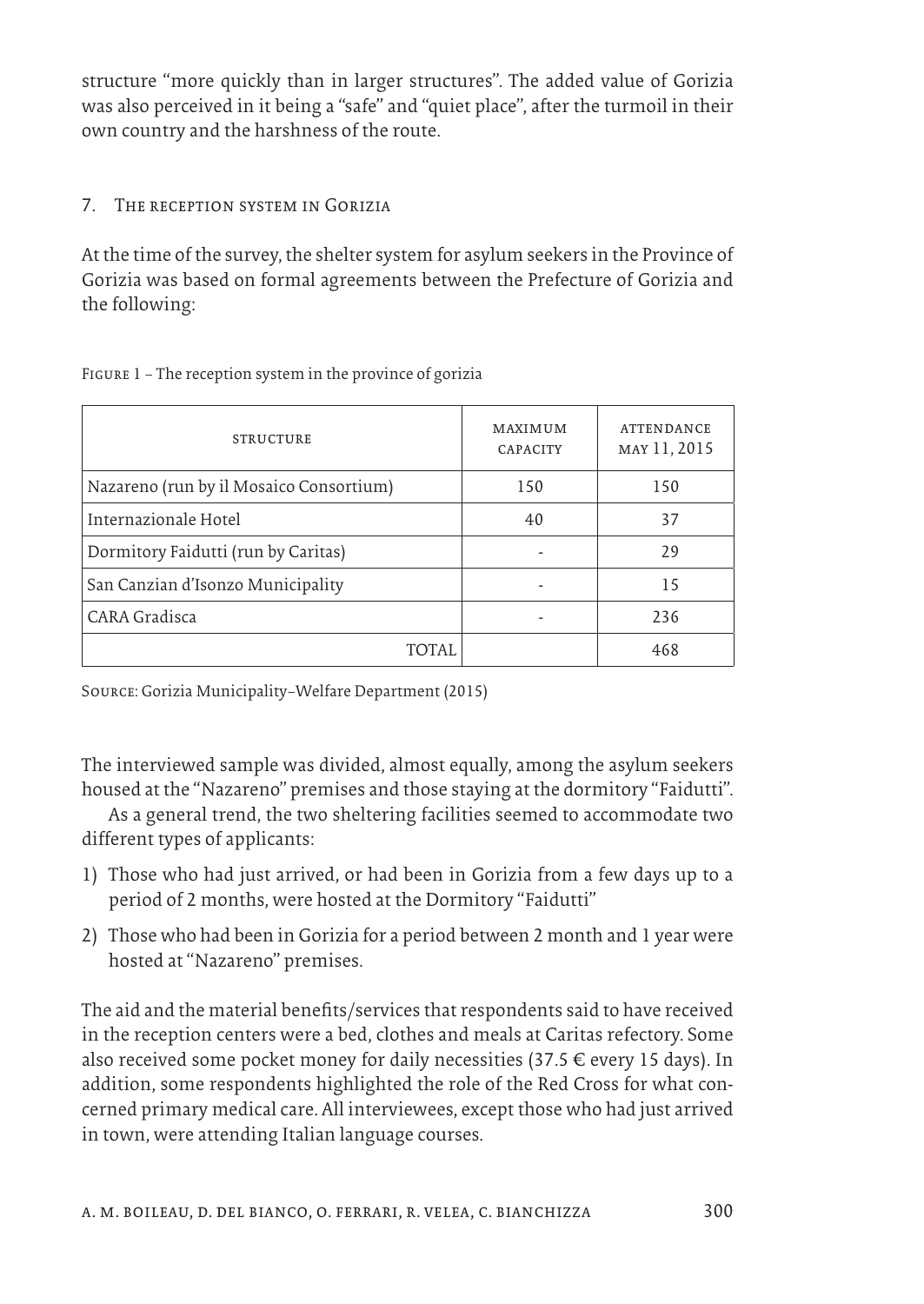In the words of the beneficiaries:

«I get food, a place to stay, hot water, a place to pray and follow the Italian language courses».

«I get blankets, towels, soap, toothpaste, food, accommodation. I have not yet received money but I will receive it after 15 days».

In most cases the respondents did not know the other asylum seekers living in the same accommodation facilities upon arrival in Gorizia. Out of 30 cases, only two had traveled with a relative (cousin and brother) and only one claims to live with «friends made on the go».

Solitude and the impossibility to work were declared by most as the worst things to endure. However, compared to their previous situation, all respondents stated to be very happy to be in Gorizia, «Very good in Gorizia, much better than the other stages of the journey»; «I love Gorizia so much, it is a clean and quiet town»; «I love Gorizia, mainly because the people have been very welcoming and helpful. When I lived in the tent in via Brass, every day volunteers and citizens from Gorizia passed with aid and to give assistance. In Italy there is a lot more human respect than in other European countries».

#### 8. LEGAL STATUS AND LEGAL ISSUES

The respondents could be classified in three main categories for what concerned their legal status:

- Asylum seekers on the waiting list for the interview with the evaluation Commission (this was the situation of most interviewees);
- Asylum seekers waiting for the outcome of their asylum request, after having been interviewed by the Commission;
- Refugees, who had been given permission to stay since several months (just three cases among the respondents) and were looking forward to the residence in order to obtain all the necessary documentation (i.e. health card, social security number, etc.).

Interviewees gathered information on how to request for international protection through different means, closely linked to their level of education. Those who spoke English and worked in collaboration with international organizations in their home country gathered relevant information already before starting the journey, either consulting websites of international organizations, or Facebook profiles of acquaintances that had made it already to Europe. In most case, however, respondents declared to have understood what they could and had to do only on-site (when reaching Gorizia) from: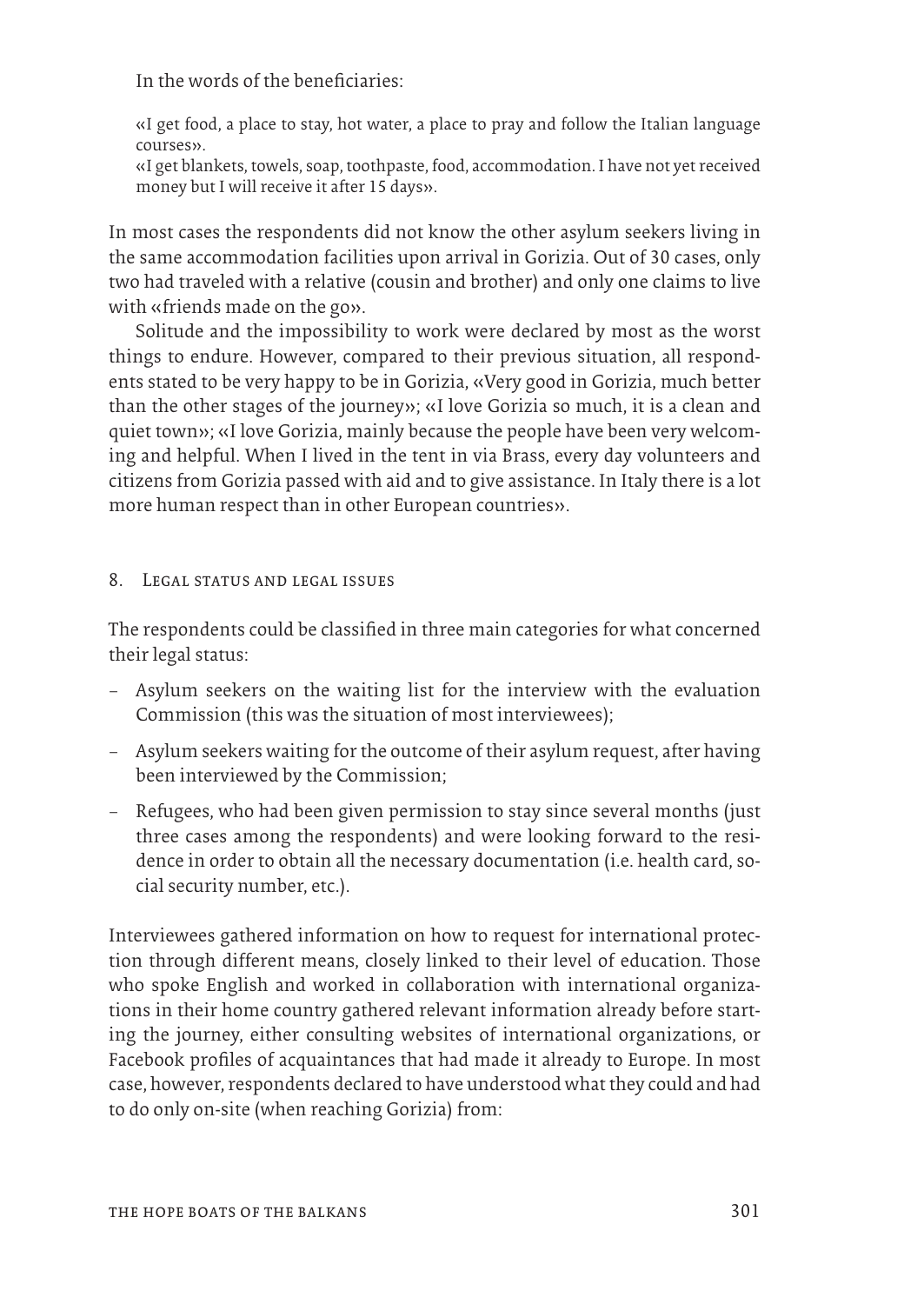- police officers met on the street or at the police stations;
- other applicants met both along the way and in Gorizia. As a respondent summarized it: «I am neither the first nor the last one to make this journey. There will always be someone who can give you advice on how to move forward»;
- social workers at the "Nazareno" premises, for example, a course was organized by volunteers on major aspects of the asylum request and the interview procedures. Volunteers at the Caritas premises also provided support to applicants on the official presentation of the asylum request;
- Through a previous experience as asylum applicant either in Italy or in another European country.

Only one respondent reported being followed by a lawyer «representing a number of asylum seekers», whose contact was provided to him by the Red Cross.

## 9. Prospects for the future

One point addressed during the interview concerns the respondents' prospects for their future.

As far as preference toward the city or the nation in which to live in the future, the respondents' answers could be summarized as follows:

- Some expressed the desire to live and find work «preferably» in Gorizia, generally regarded as «a quiet town»;
- other would prefer move to other major Italian cities, especially Milan and Rome, due to the larger array of possibilities offered by a big city, both for what concerns finding a job («Gorizia is too small to get a job, «finding a job is more difficult in a border area») and meeting new people, even «more people from the same community [as from the country of origin] »;
- Most saw the possibility to find a job as the main criterion for choosing the place to live, «no matter where».

The importance played by the possibility to work was also mirrored by the fact that most respondents were clear on the activity they would have liked to carry out in the future. "Working in a hospital» opening «a grocery shop, with Italian and Pakistani products», «opening a business as a barber» were some of the answers that were given for what concerns the respondents' hope for the future. Working or finding a job was seen by some as a very important aspect related also to the possibility for their family to join them as soon as possible.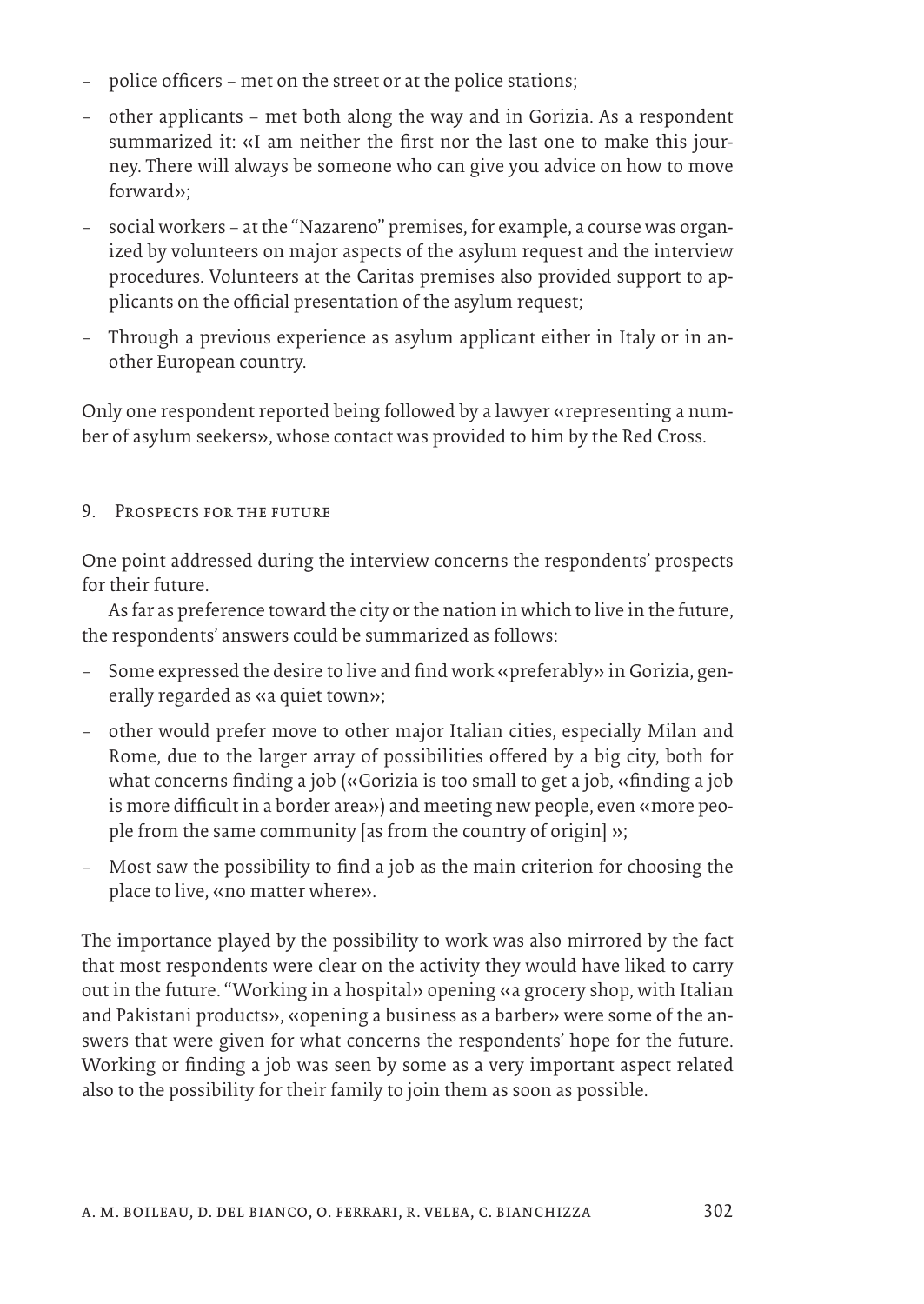Some respondents were not able to express a preference, because when interviewed they had just arrived in Gorizia, because they felt still confused as to their future or because they were waiting to receive «recognition or refusal of the refugee status» before making a decision.

#### 10. Summary of findings and insights for a management model

Many of the questions raised by the public opinion (e.g. Why are they only men?, Why are they in Gorizia?, How come they all have a cell phone and no shoes?) have found an articulated response in this study.

As revealed by the field work conducted, the profile of the asylum seekers Gorizia is that of a male between 20 and 30 years of age. The reason why they are mostly men (and young) is rooted both in:

- a) a consolidated tradition (revealed also by the other studies summarized) of male migration for the improvement of the economic situation of the family;
- b) in the physical and mental harshness of the journey along the migration routes, a journey that can be endured only by the strongest/fittest.

The reason why asylum seekers end up in Italy is mostly because it seen as a 'last chance' if asylum request has been denied in other European countries (Germany, UK, etc.) and because humanitarian standards are perceived to be higher in Italy than in other countries (i.e. their arrival in Europe often starts with a forced detention in prison camps in Bulgaria). The presence in Gorizia is mostly motivated by mere chance. No respondent knew of Gorizia before arriving there. Gorizia is the first town in Italy at the end of the Balkan route and migrants are intercepted there by police or dropped there by smugglers. If arriving in bigger Italian cities (such as Milan, Rome or even Trieste), asylum seekers are redirected to smaller centers (such as Gorizia) where assistance and volunteers' aid is still available and not overflowed.

Asylum seekers present in Gorizia declared not to care where they could settle down, be it Gorizia or another town, as long as they could be safe and start reconstructing their own life (e.g. finding a job, a house, having medical assistance, etc.).

For what concerns the fact that all asylum seekers had a phone or a smartphone, this is related to the fact that the generation of migrants reaching Europe is now a 'digital generation'. Smartphones are an accessible commodity all over the world and once the extended family gathers the necessary amount of money to finance the journey of one family member to Europe, the investment includes a smartphone to keep in touch and also to be able to use GPS when having to walk long distances on foot. What strongly emerged from all the stories collected was the key role played by smartphones in the successful outcome of the journey.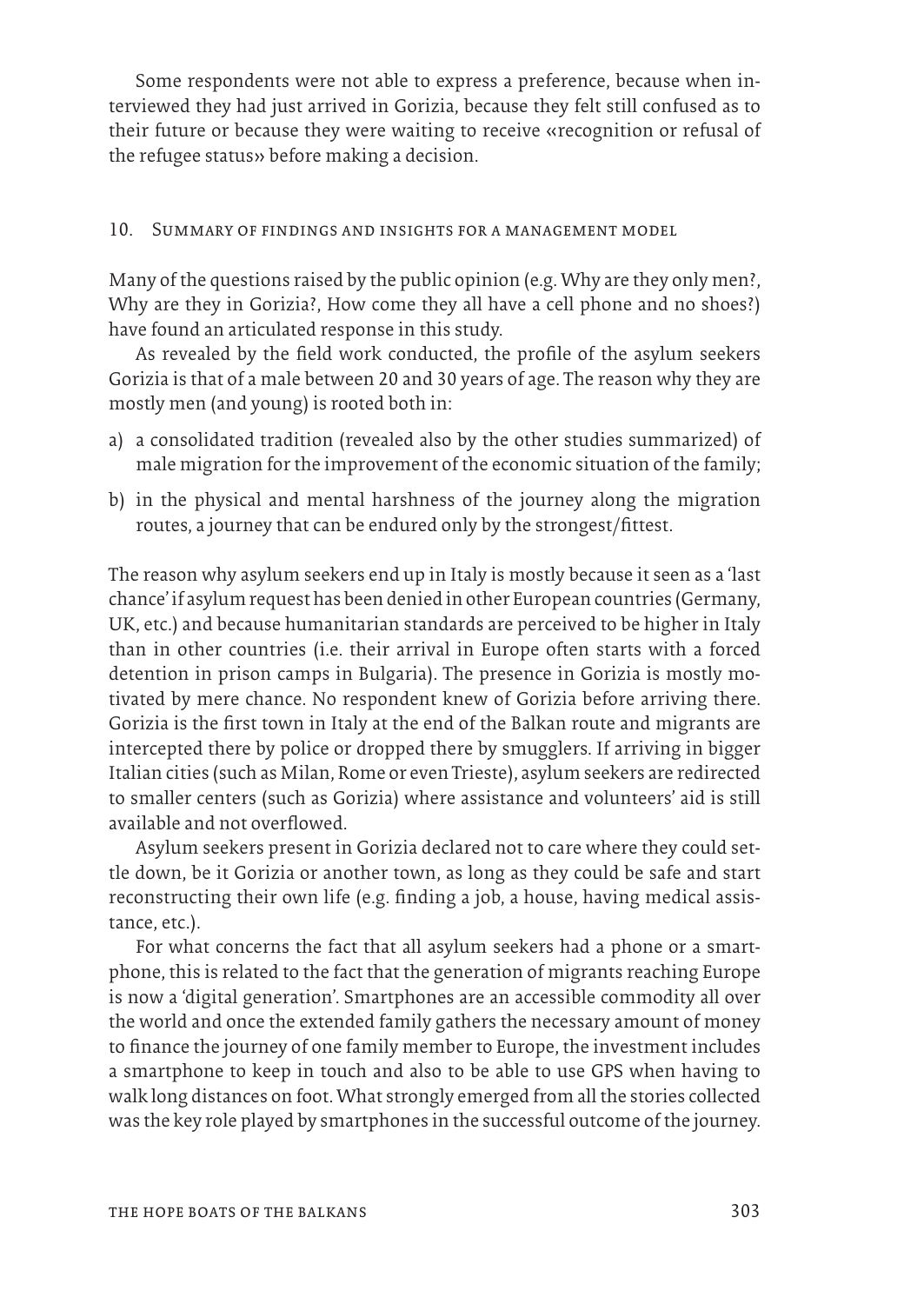Smartphone was needed to communicate with the family, as well as with the agents and further contacts made along the route. It was used to contact via email or social networks persons that could provide help. It was also very important to be able to rely on the phone's GPS system when walking long distances on foot towards Europe without a guide.

Starting from the research findings, the further research goal for the future is to frame and contextualize the situation in Gorizia, with specific reference to the possibility of receiving and integrating refugees.

This goal is connected to the consideration that the situation in Gorizia (as pilot area, but the same applies to any other town interested by these new migrations have chosen) if objectively approached on the basis of scientific data, could be analyzed so to devise a model for the evaluation of the assets a community can activate in response to external stress.

The baseline theoretical framework, for the envisaged assessment, could be the Rural Livelihoods Approach, as set out by Scoones (1998) for IDS (Institute for Development Studies) and subsequently adopted by international organizations such as DFID (Department for International Development, UK), and FAO.

Although the proposed model is applied by Scoones to a rural context hit by an external stress brought about by socio-environmental changes, in our case its theoretical valence could be a starting point for structuring an integrated analysis of the adaptive capabilities of Gorizia in front of the new migration occurrence.

The starting assumption of the model is that each community (and therefore any individual inside the community) holds four types of resources: financial, natural, human (knowledge, perception, awareness, skills, etc.) and social (presence of formal and informal networks, operation of institutional systems, etc.).

Each community has these elements in different proportions and sizes, which determine unique and contextually specific arrangements which define the characteristics of every community, as well as its resilience, i.e. its capability to answer to an external stress, adapting itself and preserving (or even enhancing) its abilities.

According to this approach, an external stress can be a great opportunity for a community to increase its own resources, since it drives the concerned community to revise them creatively and to make them available for overcoming the crisis.

The identification of the 'starting point' (i.e. sequencing) of a community, the trade offs and the connections among the different types of resources is the basis for the assessment of the system is sustainability and for the assessment of the fluidity of communication among the different nodes, which allows each of them to function in a simpler and more effective way.

The field work detailed in this article is the first step of analysis for the development of such sequencing. The perceptions and perspectives of a sample of asylum seekers have been collected in order to better understand the characteristics of this new migration flow, its reasons and the future projections of the phenomenon, through the stories of the individuals that shape it.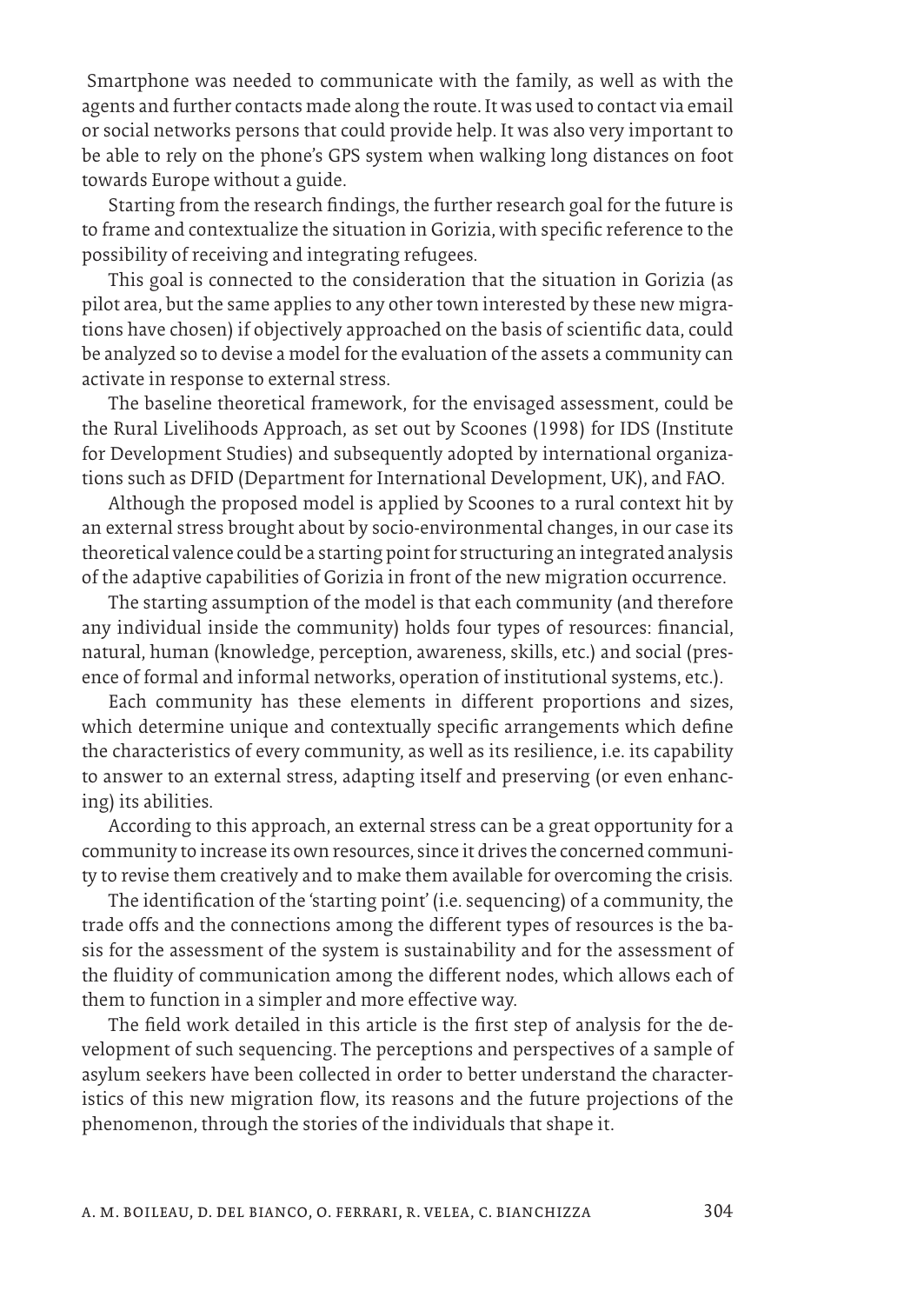In order to develop a model of sustainable management for receiving and responding to asylum seekers requests for international protection, a precise analysis also of the four resources shaping the receiving community is required.

Since the theoretical framework adopted (Scoones) is based on an assessment of resilience to purely environmental stressors, in our context the model would have to be adapted to embody the specificities of the study case.

To this end, an assessment is appropriate for the following elements:

- natural capital, as "physical" capacity of the reception system (number of beds, meals, etc.);
- human capital, as the set of resources and reception capacity of volunteer networks and/or private initiatives (associations, willingness on the part of citizens, etc.);
- social capital as the set of networks/rules at the institutional level for the reception and for handling asylum applications;
- financial capital as the set of available economic resources (at the institutional, private, voluntary, etc., level).

In addition, it would be important to assess the connections and relationships between the four dimensions. It is evident that, for example, the financial capacity is closely linked to the effectiveness of the social capital and of the human one. Similarly, the natural capital per se is not existing and quantifiable merely as "number of available spaces", but is instead the result of a combination of factors, including one of a purely physical nature and one institutional (existence of conventions/protocols for the reception management).

Through this study, understanding on the one side the needs and perspectives of migrants (as done in the pilot in Gorizia) and on the other the characteristics of the receiving system, a clearer view on the social change that is occurring (and can no longer be called 'emergency' since it is consolidate and constant within the last years) could be available. This in turn could result in a viable support for informed decision making on allocation of resources, both to guarantee the right to international protection to asylum seekers and to allow the community to adapt and benefit from the potential of social growth always hidden in moments of great change.